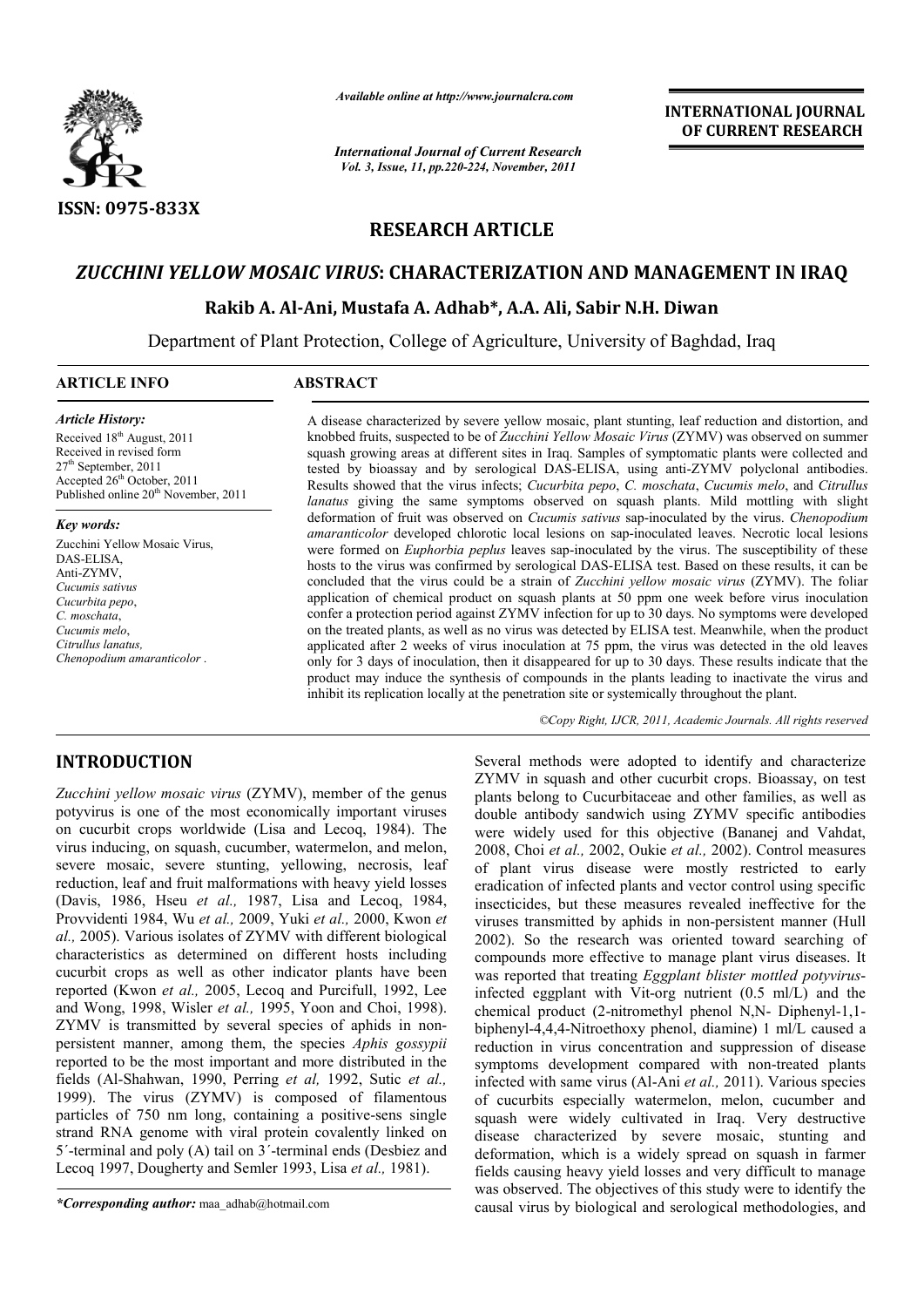to study the possibility to manage the virus through inducing systemic resistance in the plant by using the chemical product.

# **MATERIALS AND METHODS**

**Sample collection:** Survey was undertaken in squash growing areas at many sites of Iraq (Baghdad, Diyala, Babylon, and Waset) during 2009 – 2010 growing seasons. Samples of squash plants showing, yellow mosaic, leaf curling and deformation, and fruit abnormalities were collected (approximately 100 samples). The samples were stored at - 20°C until use.

**Test and host plants:** Plants used were, *Cucurbita pepo*, *C. moschata*, *Cucumis sativus*, *C. melo*, *Citrullus lanatus*, *Luffa acutangula*, *Euphorbia peplus*, *Chenopodium amaranticolor*, and other belonging to Leguminaceae, Crucifereae, Compositae, Malvaceae, Polygonaceae, and Plantaginaceae. Seeds of these plants were sown in mix soil and peatmoss (2:1) in pots (20 cm diameter). The pots were placed in a glasshouse at 24-30˚C. The plants were watered daily and fertilized weekly with NPK fertilizer.

**Virus inoculation:** Leaves from systemically infected squash plants were homogenized in 0.02 M phosphatase buffer pH=7.2 (1 g/4 ml). The homogenate was filtered through double layer of muslin and the filtrate was used as virus inoculum. The inoculum was gently rubbed on the upper leaf surface of test and host plants previously dusted by carborandum (600 mesh) at 3-4 leaf stage. Additionally, a traverse cut was made in an infected fruit by a razor blade, the cut fruit surface was dusted with carborandum and smeared gently on leaf surfaces. The inoculated plants were maintained in the glasshouse and the plants were monitored weekly for symptoms development.

**Insect transmission:** Aphids *Myzus persicae* were collected from eggplants and passed successively for several times onto healthy squash plants. Non-viruliferous aphids were given an acquisition access periods of 15, 30, 60 min. on infected squash plants, then transferred to healthy squash plants (5) insects/plant) for inoculation access for 15, 30, 60 min in insect proof-cages under glasshouse conditions. The inoculated plants were monitored daily for symptoms developments.

**Serological test:** The virus was initially identified by serological double antibody sandwich-enzyme linked immunosorbent assay (DAS-ELISA), by using anti-ZYMV polyclonal antibodies (Agdia, Elkhart, India) according to Clark and Adams (1977). Leaves from infected and healthy squash plants were grounded in phosphate buffer saline (PBS),  $(0.2 M Na<sub>2</sub>HPO<sub>4</sub>, 0.13 M NaCl, 0.003 M Kcl, ph 7.5)(1 g/ 10)$ ml buffer). The homogenate was filtered by double layer of muslin and used for ELISA reaction. The absorbances of ELISA reactions at 405 nm were measured, and twice of the absorbance values of healthy plants were considered positive.

### **Effect of the chemical product on virus multiplication**

**Determination of the effective concentration:** A preliminary experiment was carried out to determine the more effective concentration of the product 2-nitromethyl phenol N,N-

Diphenyl-1,1-biphenyl-4,4,4-Nitroethoxy phenol, diamine (obtained from Tariq Company for Chemicals, Iraq) against ZYMV replication among 4 concentrations 25, 50, 75, 100 ppm used. Three squash plants were sprayed by each concentration one week before virus inoculation, three plants were sprayed with water before inoculation as control. Three other plants were sprayed by the product after 2 weeks of virus inoculation. The treated plants were maintained in insect-proof cages in glasshouse.

**Determination of protective period against ZYMV:** Two groups of squash plants, each contain 24 plants of 2 weeks old were used in this experiment. Plants of the first group were sprayed by the product (3 plants/time) at 50 ppm and mechanically inoculated by the virus after 0, 1, 2, 4, 7, 14, 21 and 30 days of product application. Plants of the second group were inoculated by the virus and sprayed by the product (75 ppm) at the same periods used before. Plants sprayed by distilled water and inoculated by the virus were served as control.

**Virus detection:** The titers of ZYMV were determined by symptoms on indicator plants (*Euphorbia peplus*, *Ch. amaranticolor*) and by serological DAS-ELISA test as described previously. The upper leaves of treated plants were sampled, extracted in phosphate buffer saline (0.02 M, pH 7.5)(1 g/4 ml) and used for virus detection.

## **RESULTS**

**Host range:** Of the 22 plant species tested for susceptibility to ZYMV by sap-inoculation, most species belonging to the family cucurbitaceae, namely *Cucurbita pepo*, *C. moschata*, *Cucumis melo*, *Citrullus lanatus*, and *Luffa acutangula*, one species to Chenopodiaceae, *Ch. amaranticolor*, and one to Euphorbiaceae, *Euphorbia peplus*, were found susceptible (Table 1). The virus caused severe yellow mosaic, blistering of leaf lamina, leaf reduction and deformation with deformed fruit covered with knobs on, *Cucurbita pepu*, *C. moschata*, *Cucumis melo*, *Citrullus lanatus*. Symptoms of veinbanding and yellowing with leaf reduction were developed on *Luffa acutangula* sap-inoculated by virus extract without deformation on leaves or fruits after one month of inoculation. Mild mottling with slight fruit deformation was observed on *Cucumis sativus*. *Ch. amaranticolor* developed chlorotic local lesions on the leaves sap-inoculated by crude extract from squash infected plants after 10 days of inoculation (Fig.1), which turned to necrotic after plant decays. Sap-inoculated leaves of *Euphorbia peplus* developed necrotic local lesions after 20 days of inoculation.



**Fig. 1. Symptoms of chlorotic local lesions on** *Ch. amaranticolor* **leaf, sap inoculated by ZYMV**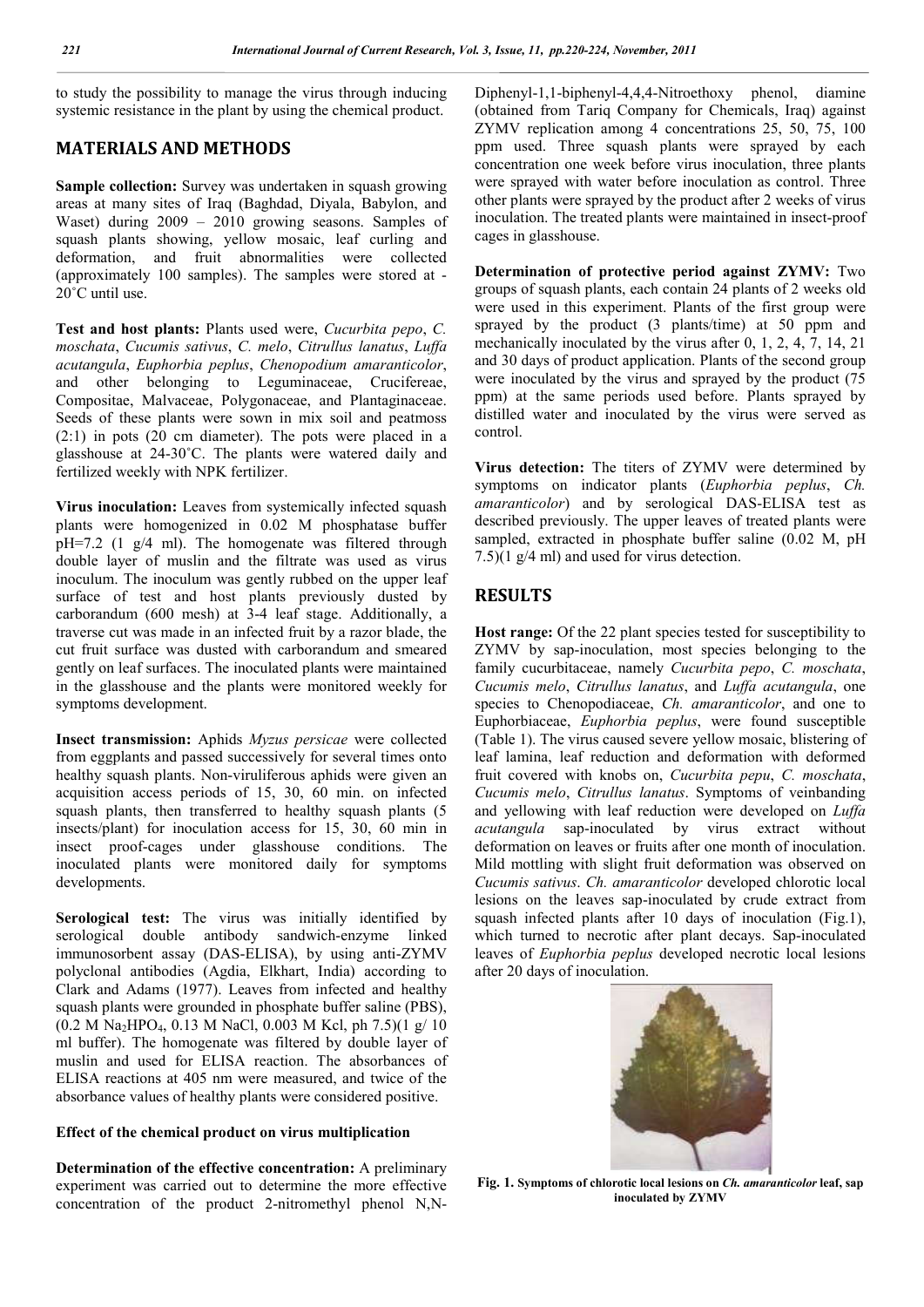No symptoms were observed on plants of, *Lagenaria siceraria*, *Pisum sativum*, *Phaseolus vulgaris*, *Vicia faba*, *Vigna sinensis*, *Glycine max*, *Phaseolus mungo*, *Brassica napus*, *Helianthus annuus*, *Lactuca serriola*, *Chenopodium quinoa*, *Malva rotundifolia*, *Rumex dentatus*, *Plantago lanceolata*, which mechanically inoculated by virus extract. No reactions of extracts from these hosts with anti-ZYMV polyclonal antibody by ELISA were observed.

in the first 3 days then disappeared for up to 30 days when the product was used as curative agent (Table 3, 4).

**Effect of the chemical product on virus replication and squash yield under field conditions:** Results showed that the virus caused a yield reduction of 90 – 100% within 2-3 weeks in naturally infected squash plants  $(8<sup>th</sup>$  week old) (Fig 2, 3). Meanwhile the yield of treated plants was not affected and no virus was detected in these plants.

|  |  |  | Table 1. Response of plant species to Zucchini yellow mosaic virus under glasshouse conditions |  |
|--|--|--|------------------------------------------------------------------------------------------------|--|
|  |  |  |                                                                                                |  |

| Family         | <b>Species</b>                             | <b>Infectious reaction</b> |
|----------------|--------------------------------------------|----------------------------|
| Cucurbitaceae  | Cucurbita pepo L.                          | Systemic mosaic            |
|                | Cucurbita moschata Duchesne                | Systemic mosaic            |
|                | Lagenaria siceraria (Mol.) Standl.         | No infection               |
|                | Cucumis sativus L.                         | Systemic mosaic            |
|                | Cucumis melo L.                            | Systemic mosaic            |
|                | Citrullus lanatus (Thunb.) Matsum. & Nakai | Systemic mosaic            |
|                | Luffa acutangula (L.) Roxb                 | Systemic mosaic            |
| Leguminaceae   | Phaseolus vulgaris L.                      | No infection               |
|                | Pisum sativum L.                           | No infection               |
|                | Vicia faba L.                              | No infection               |
|                | Vigna sinensis L.                          | No infection               |
|                | Glycine max L.                             | No infection               |
|                | Phaseolus mungo L.                         | No infection               |
| Cruciferae     | Brassica napus L.                          | No infection               |
| Compositae     | Helianthus annuus L.                       | No infection               |
|                | Lactuca serriola L.                        | No infection               |
| Euphorbiaceae  | Euphorbia peplus L.                        | Necrotic local lesions     |
| Chenopodiaceae | Chenopodium quinoa Willd.                  | No infection               |
|                | Ch. amaranticolor Coste & Ryen.            | Chlorotic local lesions    |
| Malvaceae      | Malva rotundifolia L.                      | No infection               |
| Polygonaceae   | Rumex dentatus L.                          | No infection               |
| Plantaginaceae | Plantago lanceolata L.                     | No infection               |

**Table 2. Effect of product concentrations used as preventive or curative agent on ZYMV replication in squash plants cv. Opal type**

|                          | Before virus inoculation                | After virus inoculation |                    |    |  |                          |  |  |  |  |  |  |
|--------------------------|-----------------------------------------|-------------------------|--------------------|----|--|--------------------------|--|--|--|--|--|--|
|                          | Concentrations ppm                      |                         | Concentrations ppm |    |  |                          |  |  |  |  |  |  |
| 50                       |                                         | 100                     |                    | 50 |  | 100                      |  |  |  |  |  |  |
| $\overline{\phantom{a}}$ | -                                       |                         |                    |    |  | $\overline{\phantom{a}}$ |  |  |  |  |  |  |
|                          | $(-)$ = No virus $(+)$ = Virus detected |                         |                    |    |  |                          |  |  |  |  |  |  |

**Table 3. Protective period by the products to squash plants against ZYMV infection**

| Protective period (days)                 | <b>Treated Plants</b> |   |                |     |  |  |               |                          |                    |  | <b>Untreated Plants</b> |  |  |   |      |  |    |      |  |
|------------------------------------------|-----------------------|---|----------------|-----|--|--|---------------|--------------------------|--------------------|--|-------------------------|--|--|---|------|--|----|------|--|
| Virus detective method                   |                       |   | $\overline{2}$ | 3 4 |  |  |               |                          | 7 14 21 30 0 1 2 3 |  |                         |  |  | 4 | 7 14 |  | 21 | - 30 |  |
| <b>DAS-ELISA</b>                         | $\sim$                |   |                |     |  |  | $\sim$ $\sim$ |                          | $\sim$             |  |                         |  |  |   |      |  |    |      |  |
| Test plants                              | $\sim$                | - |                |     |  |  |               | $\overline{\phantom{a}}$ | $\sim$             |  |                         |  |  |   |      |  |    |      |  |
| $(-)$ = No virus, $(+)$ = Virus detected |                       |   |                |     |  |  |               |                          |                    |  |                         |  |  |   |      |  |    |      |  |

**Table 4. Effect of the product used as curative agent against ZYMV infection on squash plants cv. Opal type under glasshouse conditions**

| Effective period (days)                  | New developing leaves |  |  |  |  |  |  |  |  | Old leaves |  |  |  |  |  |                                                             |  | `ontrol |  |  |  |  |  |  |  |  |      |
|------------------------------------------|-----------------------|--|--|--|--|--|--|--|--|------------|--|--|--|--|--|-------------------------------------------------------------|--|---------|--|--|--|--|--|--|--|--|------|
|                                          |                       |  |  |  |  |  |  |  |  |            |  |  |  |  |  | 0 1 2 3 4 7 14 21 30 0 1 2 3 4 7 14 21 30 0 1 2 3 4 7 14 21 |  |         |  |  |  |  |  |  |  |  | - 30 |
| Virus detective method                   |                       |  |  |  |  |  |  |  |  |            |  |  |  |  |  |                                                             |  |         |  |  |  |  |  |  |  |  |      |
| <b>DAS-ELISA</b>                         |                       |  |  |  |  |  |  |  |  |            |  |  |  |  |  |                                                             |  |         |  |  |  |  |  |  |  |  |      |
| Test plants                              | $\sim$                |  |  |  |  |  |  |  |  |            |  |  |  |  |  |                                                             |  |         |  |  |  |  |  |  |  |  |      |
| $(-)$ = No virus, $(+)$ = Virus detected |                       |  |  |  |  |  |  |  |  |            |  |  |  |  |  |                                                             |  |         |  |  |  |  |  |  |  |  |      |

**Effect of the chemical product concentrations on virus replication under glasshouse conditions:** No symptoms were developed on squash plants for up to 30 days when sprayed by the product at 50 ppm one week before virus inoculation. While a concentration of 75 ppm of the product was needed to inhibit virus replication when applied two weeks after virus inoculation (Table 2). No virus was detected in the new developing leaves of the treated plants for up to 30 days of applications, whereas the virus was detected in the old leaves

Spraying of plants suffered from severe deformation by the virus resulted in gradually disappearance of virus symptoms accompanied with increasing in yields to approximately 50% after 1 week of treatment, then reached to the same level of yield of the protected plants after 3 weeks of treatment.

## **DISCUSSION**

A virus naturally infecting summer squash *Cucurbita pepo*, inducing severe yellow mosaic, prominent plant stunting, leaf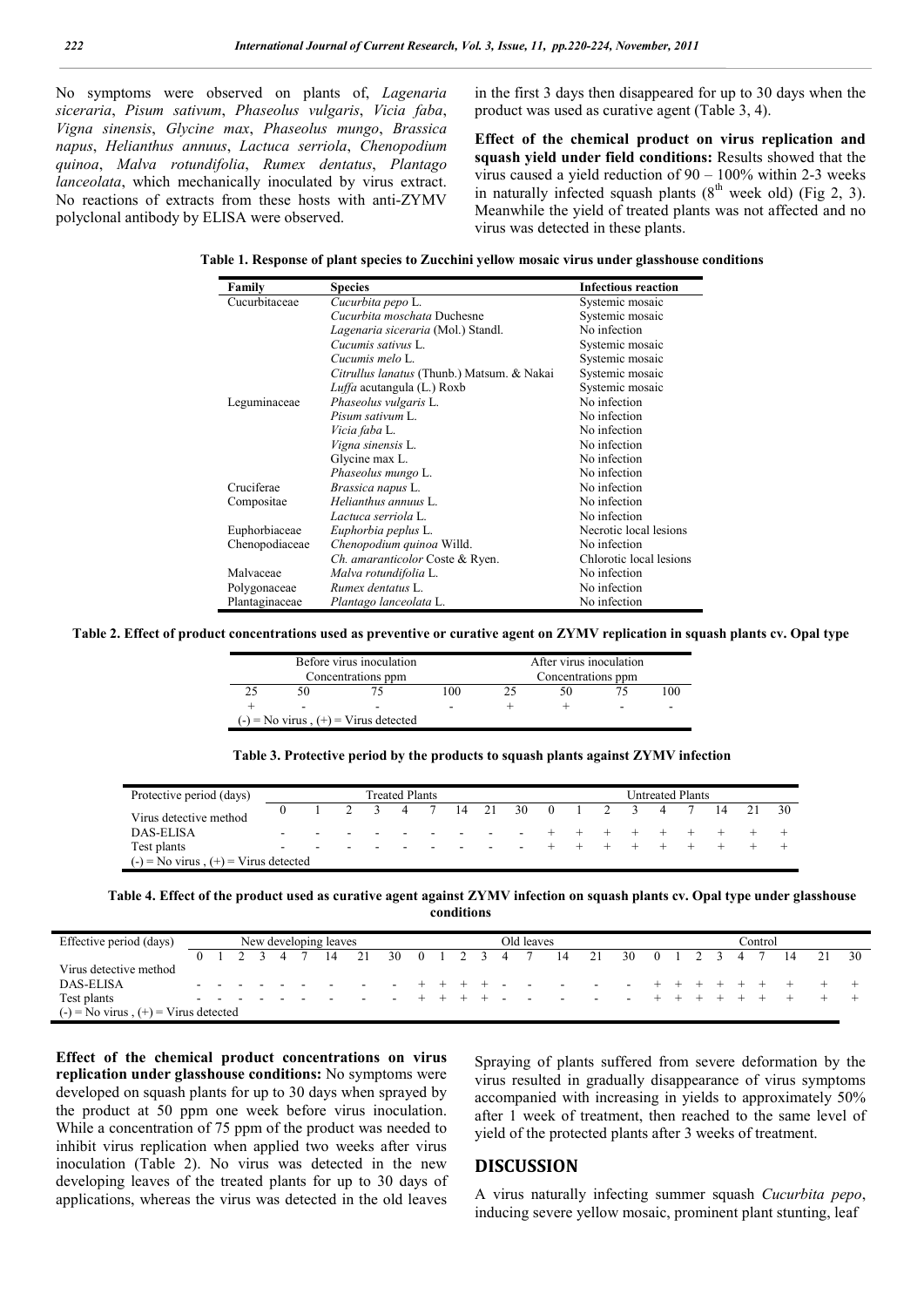

**Fig. 2. Effect of chemical product applications on squash plant as protective and curative treatments on the yield** 



**Fig. 3. ZYMV-disease development on squash plants in the field.**

reduction, leaf and fruit deformations with heavy yield losses, was isolated from all areas that cultivated squash in Iraq. The virus was characterized at biological and serological levels. The host range of the virus was found restricted mainly to Cucurbitaceae, squash, melon, watermelon, luffa and cucumber. Similar results concerning the response of these hosts to ZYMV, were reported previously (Al-Shahwan 1990, Lisa *et al.,* 1981, Lisa and Lecoq 1984, Provvidenti, 1984, Stobbs *et al.,* 1990, Wong, 1994).

Unlike to squash, melon, watermelon, the virus induced veinbanding on *Luffa actangula* with slight leaf reduction, and mild mottling with slight fruit abnormalities on *Cucumis sativus*. The infectivity of ZYMV on *L. actangula* was reported by many researches (Lisa *et al.,* 1981, Lisa and Lecoq, 1984, Prieto *et al.,* 2001, Provvidenti *et al.,* 1983). The virus induced chlorotic local lesions on *Ch. amaranticolor* leaves. Similar response of this hosts to ZYMV was reported by other researches (Lisa *et al.,* 1981, Nameth *et al.,* 1986, Provvidenti 1984, Purcifull *et al.,* 1984). *Euphorbia peplus* developed necrotic local lesions on the leaves sap-inoculated by crude extract from virus-infected squash leaves. This host may represent a new host for this virus, which not reported by other researches in the literature. Based on symptomatology on test plants which confirmed by serological DAS-ELISA reaction, it is concluded that this virus could be a strain of Zucchini yellow mosaic virus (ZYMV). The restriction of ZYMV replication and suppression of disease symptoms on

squash plants treated by the chemical product may be due to its contents of phenolic groups which may acts directly on the virus by linking to the viral proteins which leads to inactivate the virus and inhibit its replication. This idea was supported by the observation of no infection on sap-inoculated test plants when the product was added to the inoculums (results not shown). Other possible mechanism of slow down the virus replication is that the product acts as inducer of systemic resistance through activation of endogenous squash defense system. This resistance could be localized at the site of virus penetration by causing cell collapse around the site of infection known as Hypersensitive reaction (HR), as well as synthesis of small molecules, (e.g. phytoalexins) deposition of callus around the penetration site, and reactive oxygen species, which lead to localize the virus.

Modification of virus cell receptors at plasmic membrane level that inhibit the attachment of virus to these receptors is also possible. Several previous studies indicated that plant resist pathogen attack or slow down its growth by variety of biochemical and molecular defense at the penetration site of the pathogen (Baker and Orland, 1995, Karthikeyan *et al.,* 2005, Mehdi, 1994). The induced resistance may be systemic through synthesis proteins which may acts directly on the virus or indirectly through induced other proteins able to inactivate the virus. This ideas was supported by the observation of no infection when extract from new developing leaves of treated plant was mixed with virus inoculums. Various chemicals have been described that induce systemic resistance in the plants effective against broad spectrum of pathogens (Kessmann *et al.,* 1994, Morris *et al.,* 1998, Uknes *et al.,* 1992, Vallad and Goodman, 2005, Ward *et al.,* 1991). Since no effective methods to control and manage plant virus disease especially those transmitted by aphids in nonpersistent manner, so, induce systemic resistance could be a promising way in plant virus management strategies.

## **REFERENCES**

- Al-Ani, R.A., M.A. Adhab, and K.A. Hassan. 2011. Antiviral activity of Vit-org and 2-Nitromethyl phenol and Thuja extract against *Eggplant blister mottled virus* (EBMV). *African Journal of Microbiology Research,* (In press).
- Al-Shahwan, I. M. 1990. First report of *Zucchini yellow mosaic virus* in cucurbits in the central region of Saudi Arabia. Journal of King Saud University, *Agric. Sci.,* 2:  $251 - 260$ .
- Baker, C.J. and E.W. Orland. 1995. Active oxygen in plant pathogenesis. *Annual Review of Phytopathology,* 33: 299- 321.
- Bananej, K. and A. Vahdat. 2008. Identification, distribution and incidence of viruses in field-grown cucurbit crops of Iran. *Phytopathologia Mediterranea,* 47 (3), 247-257.
- Choi, S. K., Yoon, J. Y., Ryu, K. H., Choi, J. K., Palukaitis, P. and Park, W. M. 2002. First report of *Zucchini yellow mosaic virus* on hollyhock (Althaea rosea). *Plant Pathol.*, *J.* 18:121-125.
- Clark, M.F. and A.N. Adams. (1977). Characteristics of the Microplate method of enzyme- linked immunosorbent assay for the detection of Plant viruses. *Journal General Virology,* 34: 475-483.